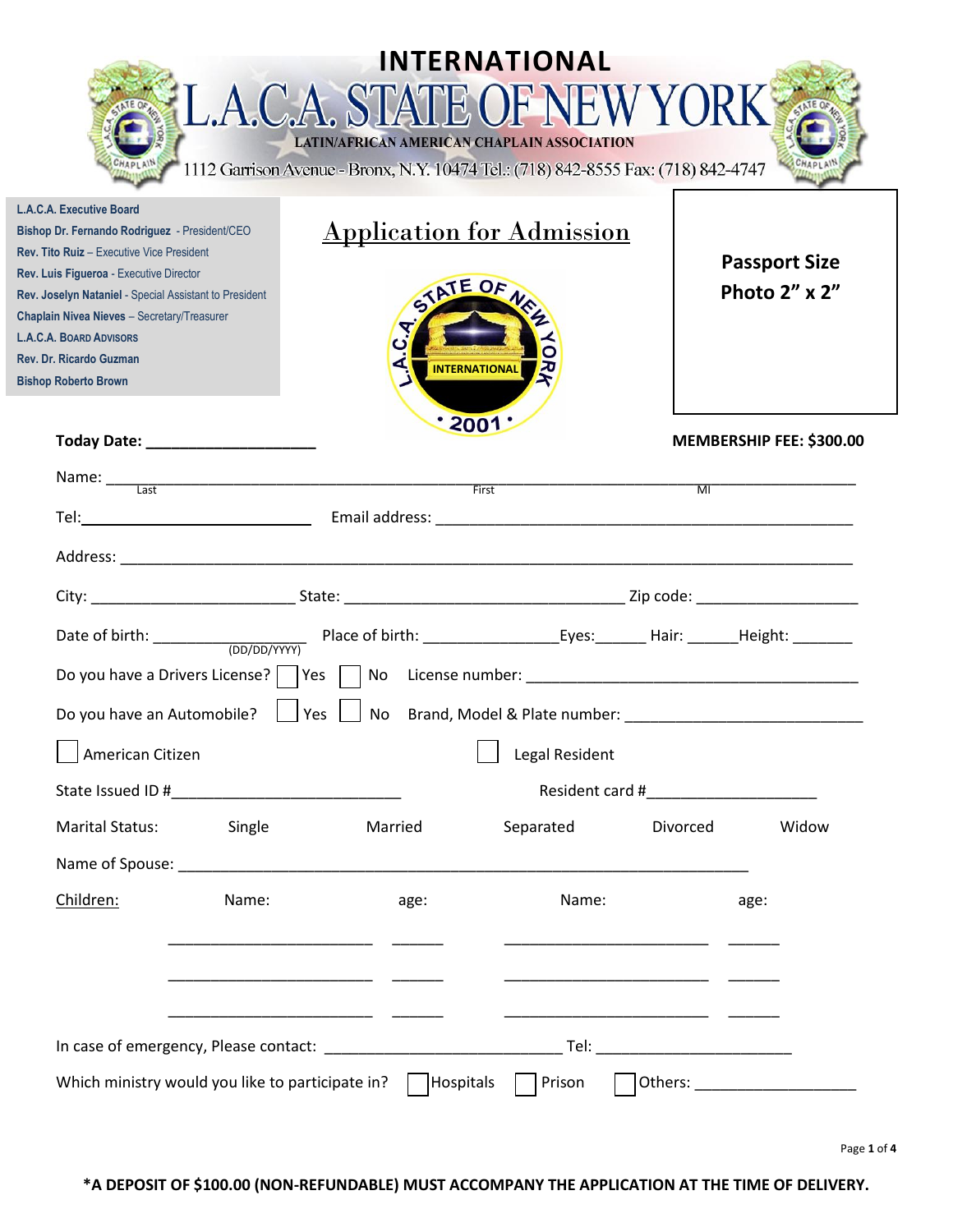

\_\_\_\_\_\_\_\_\_\_\_\_\_\_\_\_\_\_\_\_\_\_\_\_\_\_\_\_\_\_\_\_\_\_\_\_\_\_\_\_\_\_\_\_\_\_\_\_\_\_\_\_\_\_\_\_\_\_\_\_\_\_\_\_\_\_\_\_\_\_\_\_\_\_\_\_\_\_\_\_\_\_\_\_\_\_\_\_\_\_\_\_\_\_\_\_\_\_

In a brief paragraph, Please describe what you expect from our organization:

|                                 | Have you ever been convicted of a Felony? $\Box$ Yes $\Box$ No    |  |
|---------------------------------|-------------------------------------------------------------------|--|
|                                 |                                                                   |  |
|                                 | Your finger prints will be taken for membership eligibility       |  |
| <b>Educational Information:</b> |                                                                   |  |
|                                 | Highest level of education: Middle School   High School   College |  |
|                                 |                                                                   |  |
|                                 |                                                                   |  |
|                                 |                                                                   |  |
|                                 |                                                                   |  |
| <b>Employer Information:</b>    |                                                                   |  |
|                                 |                                                                   |  |
|                                 |                                                                   |  |
|                                 |                                                                   |  |
|                                 |                                                                   |  |
| <b>Church Information:</b>      |                                                                   |  |
|                                 |                                                                   |  |
|                                 |                                                                   |  |
|                                 |                                                                   |  |

**\*A DEPOSIT OF \$100.00 (NON-REFUNDABLE) MUST ACCOMPANY THE APPLICATION AT THE TIME OF DELIVERY.**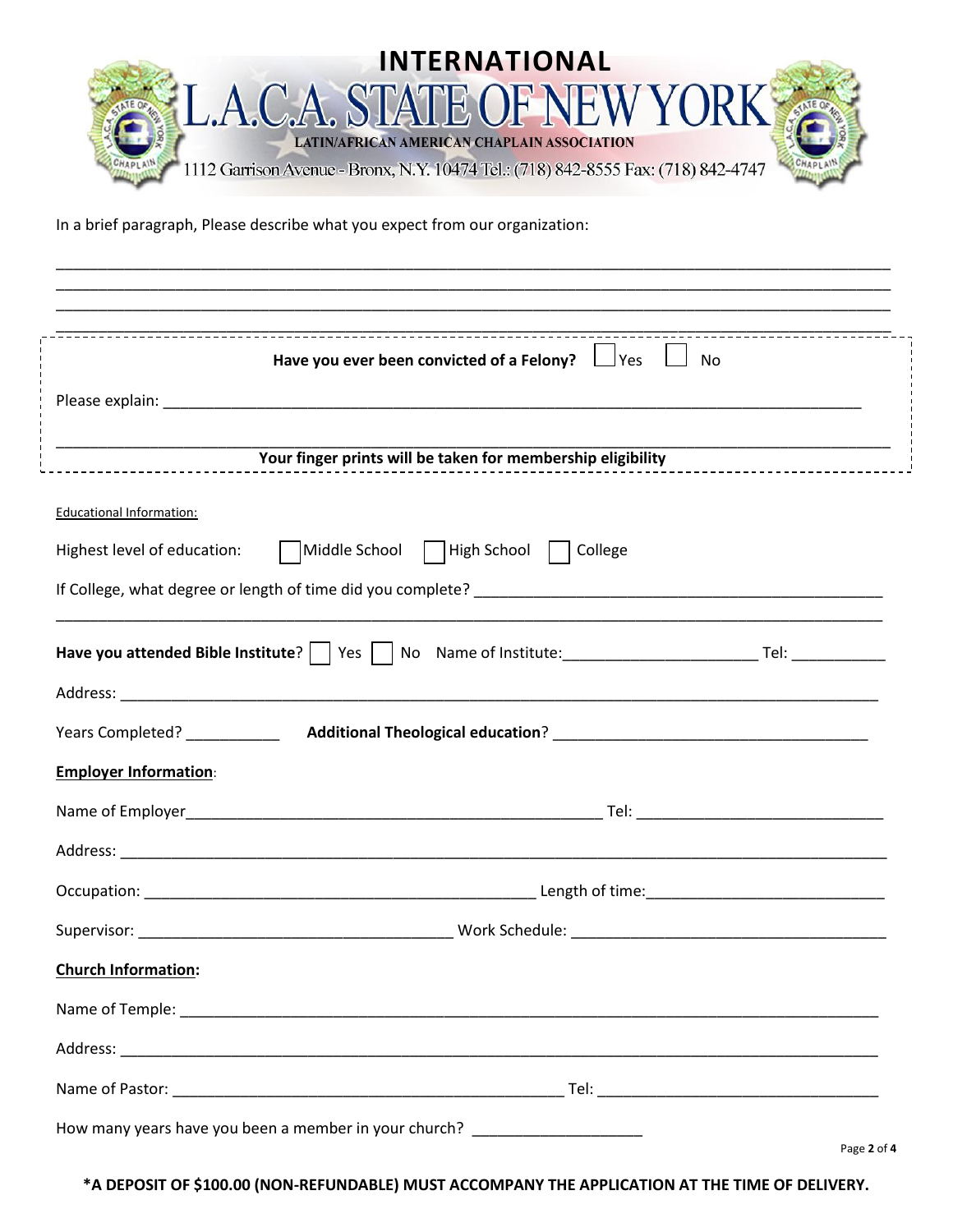|                                                                                                                                                                                                                                |            | <b>INTERNATIONAL</b> |                                  |
|--------------------------------------------------------------------------------------------------------------------------------------------------------------------------------------------------------------------------------|------------|----------------------|----------------------------------|
| L.A.C.A. STATE OF NEW YORK                                                                                                                                                                                                     |            |                      |                                  |
| LATIN/AFRICAN AMERICAN CHAPLAIN ASSOCIATION<br>1112 Garrison Avenue - Bronx, N.Y. 10474 Tel.: (718) 842-8555 Fax: (718) 842-4747                                                                                               |            |                      |                                  |
|                                                                                                                                                                                                                                |            |                      |                                  |
| Have you accepted Jesus Christ as your personal Savior?                                                                                                                                                                        | lYes       | No                   |                                  |
| Have you been baptized?                                                                                                                                                                                                        | Yes        | <b>No</b>            | Date ___________________________ |
| Have your been baptized with the Holy Spirit?                                                                                                                                                                                  | $\Box$ Yes | <b>No</b>            |                                  |
| What Ministries are you currently involved in? Notifiantly and the control of the control of the control of the control of the control of the control of the control of the control of the control of the control of the contr |            |                      |                                  |
|                                                                                                                                                                                                                                |            |                      |                                  |
| I affirm that all information in this application is correct with the understanding that any false information in on this<br>application will result in its rejection or the immediate dismissal of the person.                |            |                      |                                  |
|                                                                                                                                                                                                                                |            |                      |                                  |
|                                                                                                                                                                                                                                |            |                      |                                  |
| . <b>.</b>                                                                                                                                                                                                                     |            |                      |                                  |

| To be completed by your Pastor:                                          |                                   |
|--------------------------------------------------------------------------|-----------------------------------|
| Is he/she a good candidate of testimony? Yes                             | <b>No</b>                         |
|                                                                          |                                   |
|                                                                          |                                   |
| How many years has the candidate been a member of your Church?           |                                   |
|                                                                          |                                   |
| Ministries in which this candidate is involved in:                       |                                   |
|                                                                          |                                   |
| Is this candidate responsible and faithful to his/her church? $\Box$ Yes | <b>No</b>                         |
| If the status of this candidate changes, would you inform us? $\Box$ Yes | <b>No</b>                         |
|                                                                          |                                   |
|                                                                          |                                   |
|                                                                          |                                   |
|                                                                          | <b>Date: Date: Date: Property</b> |

**\*A DEPOSIT OF \$100.00 (NON-REFUNDABLE) MUST ACCOMPANY THE APPLICATION AT THE TIME OF DELIVERY.**